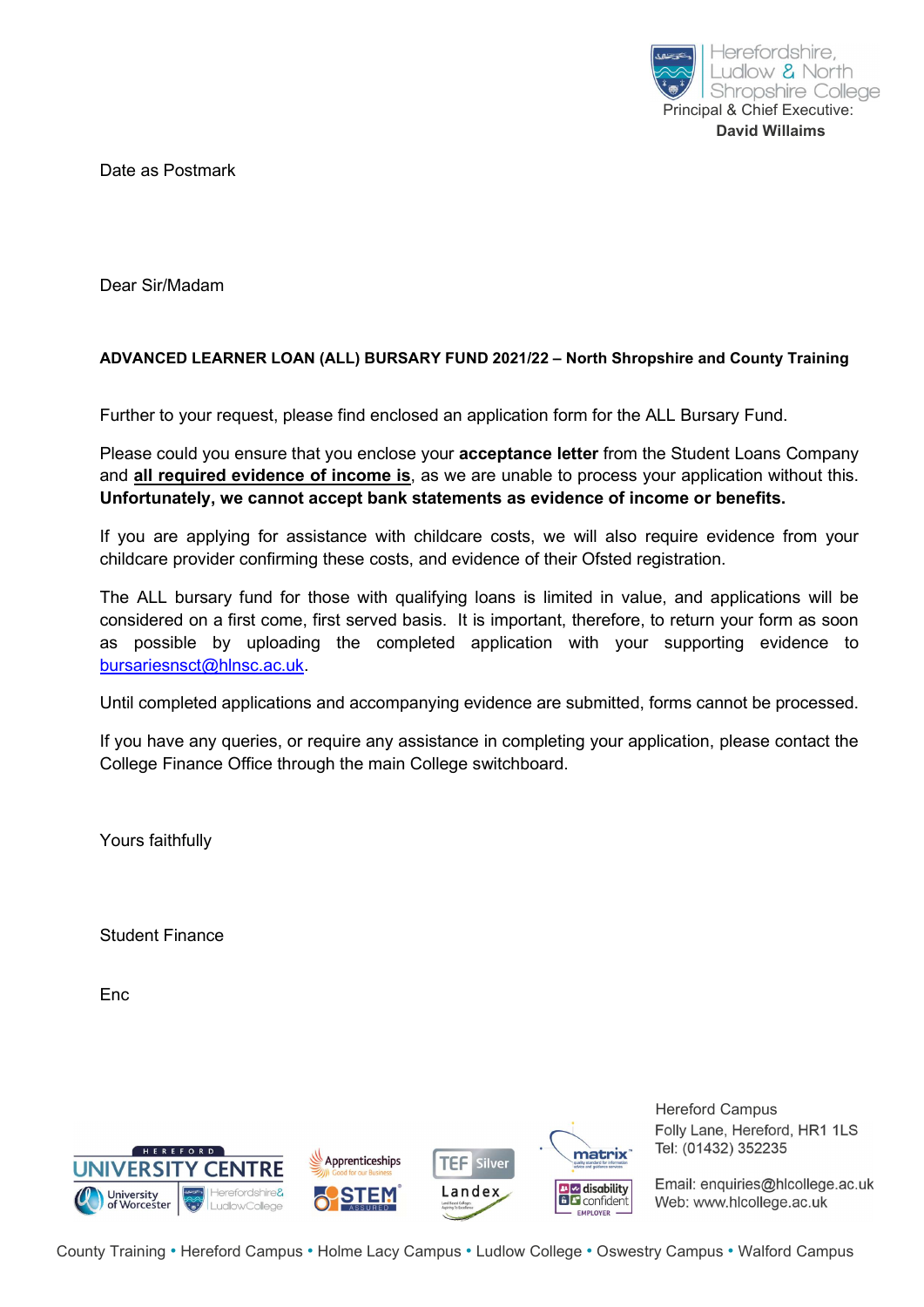### HEREFORDSHIRE, LUDLOW AND NORTH SHROPSHIRE COLLEGE

#### Bursary Fund for Learners who qualify for Advanced Learning Loans (ALL) Bursary Fund 2021/22

#### 1 College Policy

The Government has allocated to the College a bursary fund to assist learners whose age, circumstances and course of study will entitle them to apply for an Advanced Learner Loan in 2021/22. The fund is to be used to widen participation in this segment of the learner cohort, including learners from low-income or disadvantaged backgrounds and those with disabilities.

#### The ALL Bursary can be used to financially support learners with:-

- $\checkmark$  Childcare costs (nb childcarer MUST be Ofsted registered)
- Accommodation (where a student has to stay away from home to study) for specialist rural craft courses only.
- $\checkmark$  Transport (students must live at least ten miles from campus).
- $\checkmark$  Additional Learning Support costs deemed appropriate following College assessment.
- $\checkmark$  Disability related costs.

#### The bursary may NOT be used for:

- Tuition, materials or exam fees.
- $\checkmark$  Equipment costs (except for disability related needs).

#### No application will be considered if household income exceeds £25,000 per annum. Outcomes for income levels below this amount will vary according to individual / household circumstances.

#### 2 Eligibility

Use of the ALL Bursary is restricted SOLELY to learners who have had an Advanced Learner Loan application approved by the Student Loans Company. Information on loan eligibility is available at: https://www.gov.uk/advanced-learner-loan/eligibility

#### 3 Application Procedure

All applications will be considered on an annual basis – continuing / progressing learners must reapply, requesting support subsequent academic years.

#### APPLICATIONS MUST INCLUDE A COPY OF THE LETTER FROM THE STUDENT LOANS COMPANY CONFIRMING THE APPLICANT'S LOAN ENTITLEMENT. All loans must be approved and processed before bursary can be granted.

Funds are strictly limited and awards are therefore subject to availability of sufficient funds. All application forms will be dealt with on a first-come, first-served basis. However, priority will be given to current students partway through a 2-year programme. Should insufficient funds be available, applications will be rejected, even if they would otherwise have been accepted.

All application forms requesting support from the ALL Bursary Fund are means tested, and proof of household income is required before an application form can be processed. No application will be accepted if the applicant does not disclose any income source.

You must include all pages of any tax credit award notices or benefits notifications. If you are applying for assistance with childcare costs, evidence of cost from your childcare provider, and proof of the Ofsted registration is required.

Where the supporting documentation has not been submitted, the application form will be returned unprocessed and will only be considered once the form is re-submitted with the full, relevant supporting documentation.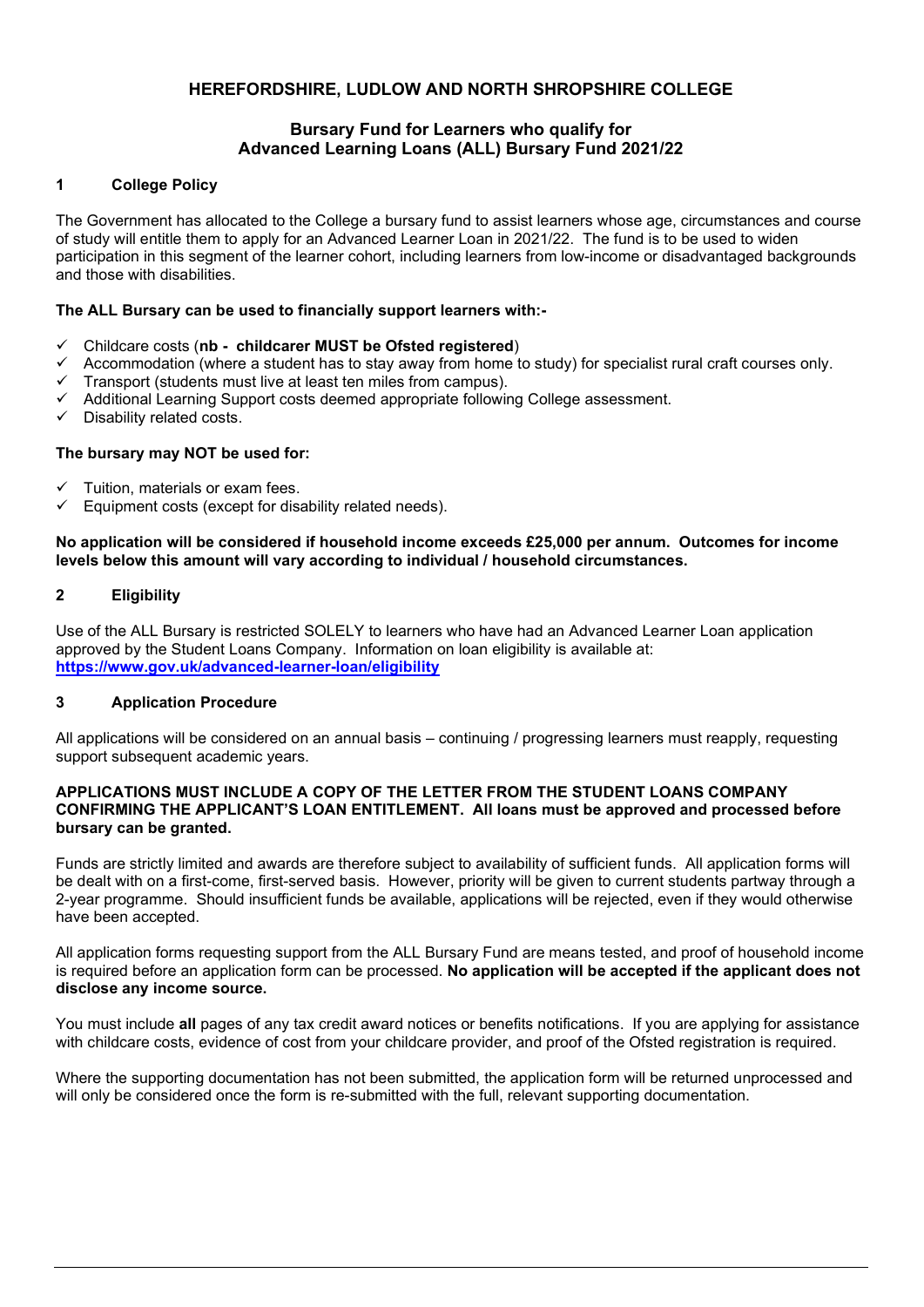#### 4 Submitting and Application

To reduce the amount of paperwork the College is handling, our preferred method of receiving your application is via email. Please complete the application overleaf and email it with your supporting evidence to bursariesnsct@hlnsc.ac.uk. Every application will be dealt with chronologically, at each campus of the Herefordshire, Ludlow and North Shropshire College, including County Training.

If you cannot email your application, please contact Student Finance at bursariesnsct@hlnsc.ac.uk to discuss your options or telephone your campus.

All students who apply will be informed of the decision within 4 weeks of loan approval. Decisions may be delayed if all necessary documentation has not been provided with the application.

#### 5 Additional Learning Support (ALS) Requirements

If the learner is deemed to be eligible for ALS by the College, this bursary fund may be used to cover all or part of the cost of ALS. Should the eventual actual cost of ALS provided by the College exceed any bursary grant available, the College will, in all cases, waive any requirement for the learner to fund the excess cost themselves.

#### 6 Payment Method

Payment to successful applicants will be in the form of a direct payment to the student's bank account with the exception of accommodation and childcare which will be issued by cheque or BACS directly to the landlord or childcare provider. Awards to cover ongoing expenses will be paid in termly instalments subject to continued satisfactory attendance.

Where students receive financial support and withdraw from their course, or their attendance falls below minimum requirements, steps will be taken to recover monies paid.

#### 7 Appeals Procedure

Students who disagree with the decision regarding their application can appeal against it. The appeal must be made within 7 working days of being notified of the decision. Applicants should state clearly their reasons for disagreeing with the decision

The appeal will be handled as follows:-

- The application will be reviewed by the Head of Finance and Head of Student Services, who will consider whether the initial assessment was correct. The applicant will be notified of the outcome within 10 working days of receipt of appeal.
- If the applicant disagrees with the decision made by the Head of Finance / Head of Student Services, the applicant will be referred to the College Finance Director, who will review the decision further. The applicant will be notified of the outcome of this review within 10 working days.
- Should the dispute remain unresolved, the Principal will make the final decision as soon as is practicable.

#### 8 Publicity

The ALL Bursary Fund is promoted through the College website and prospectus. Leaflets giving advice on alternative forms of funding are available from Student Services.

All information provided by students will be treated in confidence and will be handled in accordance with the Data Protection Act 1998.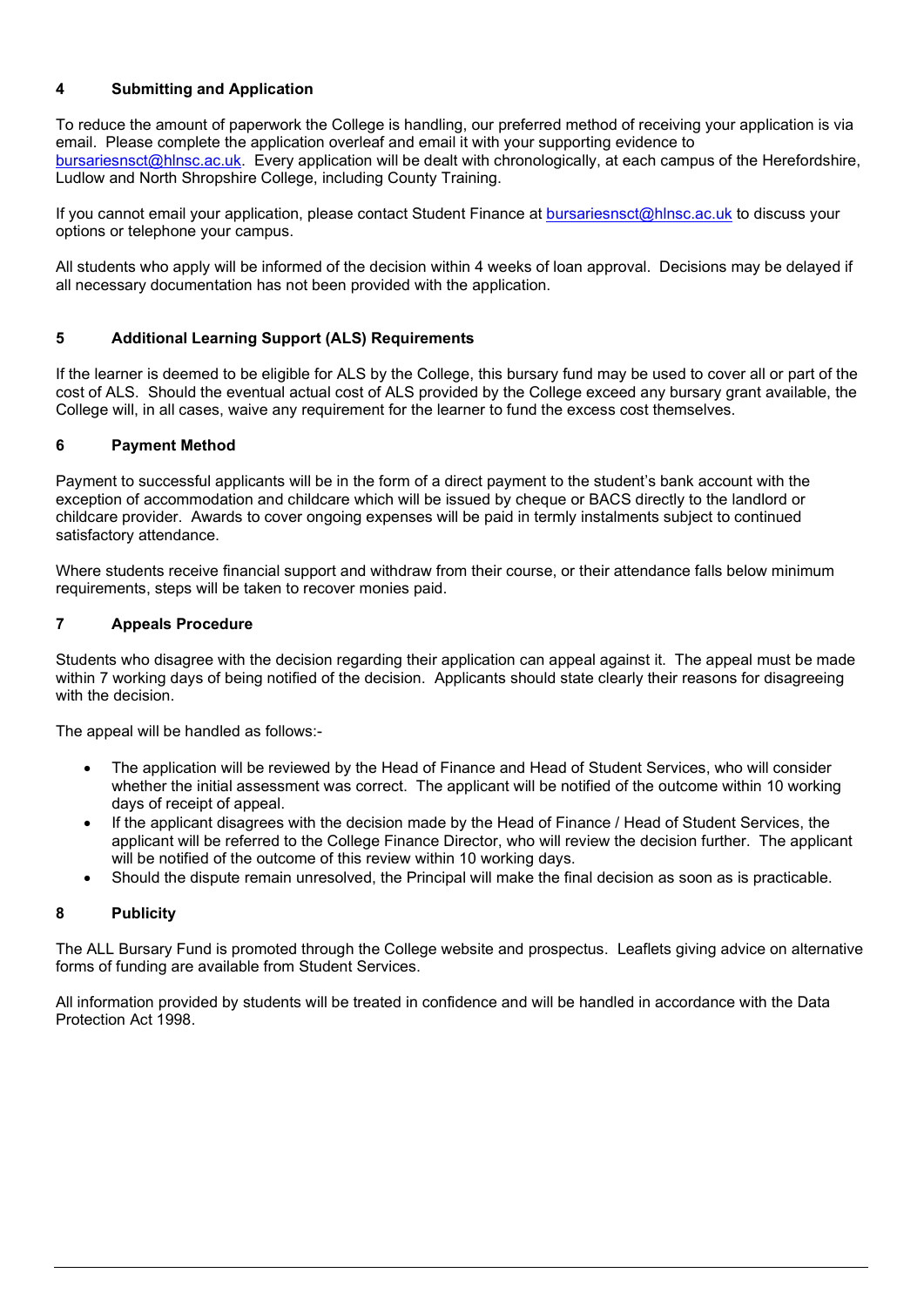# Advanced Learner Loan (ALL) Bursary Fund Application 2021/22



## OFFICE USE: DATE APPLICATION RECEIVED:

This completed Application Form and evidence must be handed in within 4 weeks of your start date. If the Application Form and evidence is presented later than that date, payments can only be backdated up to 4 weeks.

#### Please complete the form and email it with your supporting evidence to **bursariesnsct@hlnsc.ac.uk**

| <b>Learner Details</b>                                                                                                                      |                       |                                                            |  |  |  |  |  |  |  |
|---------------------------------------------------------------------------------------------------------------------------------------------|-----------------------|------------------------------------------------------------|--|--|--|--|--|--|--|
| Title:                                                                                                                                      | <b>Student</b>        | Student                                                    |  |  |  |  |  |  |  |
|                                                                                                                                             | First Name:           | Surname:                                                   |  |  |  |  |  |  |  |
| DOB:                                                                                                                                        |                       | Age: (You must be over 19) on 31<br>August 2021 to apply): |  |  |  |  |  |  |  |
| Address:                                                                                                                                    |                       |                                                            |  |  |  |  |  |  |  |
| Postcode:                                                                                                                                   | Telephone/<br>Mobile: | Email:                                                     |  |  |  |  |  |  |  |
| Have you the right of abode and been resident in the UK for the last 3<br>years?                                                            | Yes $\Box$            | $No$ $\Box$                                                |  |  |  |  |  |  |  |
| Have you received an <b>acceptance</b> letter from the Students Loan<br>Company for an Advanced Learner Loan? If yes, please supply a copy. | Yes                   | No                                                         |  |  |  |  |  |  |  |
| Do you have savings in excess of £5,000?                                                                                                    | Yes                   | No                                                         |  |  |  |  |  |  |  |
| <b>Course Title:</b>                                                                                                                        | Yr1                   | Yr2                                                        |  |  |  |  |  |  |  |

# Eligibility (see section 2 of policy) To qualify you must be aged 19 or over on 31 August 2021 and meet the ESFA's residency criteria. The bursary is paid to enable you to attend training with us and will only be paid if your attendance and behaviour meet the required standard.

| <b>Funding Criteria</b>                                                                                  |  |                                                      |                                |                          |  |  |  |  |  |
|----------------------------------------------------------------------------------------------------------|--|------------------------------------------------------|--------------------------------|--------------------------|--|--|--|--|--|
| Your household income is one of the criteria which will help us to assess your application. If your      |  |                                                      |                                |                          |  |  |  |  |  |
| <b>TOTAL</b> Household income exceeds £25,000 per annum, you will not be eligible for a bursary payment. |  |                                                      |                                |                          |  |  |  |  |  |
| Please tick to indicate what type of evidence you have provided. If you cannot provide evidence then     |  |                                                      |                                |                          |  |  |  |  |  |
| we cannot process your application.                                                                      |  |                                                      |                                |                          |  |  |  |  |  |
| Full TCAN Notice (20/21)                                                                                 |  | Income Support/Universal<br>Credit (award letter x 3 |                                | P60 April 20/21          |  |  |  |  |  |
|                                                                                                          |  | months)                                              |                                |                          |  |  |  |  |  |
| Self-employed earnings                                                                                   |  | Other benefits/pension                               |                                | Wage slips for household |  |  |  |  |  |
| (official tax return 19/20)                                                                              |  | (award letter - last 3 mths)                         |                                | $x$ 3 months             |  |  |  |  |  |
| Please list the names of the household members and relationship to learner who work or receive           |  |                                                      |                                |                          |  |  |  |  |  |
| benefits:                                                                                                |  |                                                      |                                |                          |  |  |  |  |  |
| <b>Name</b>                                                                                              |  |                                                      | <b>Relationship to Learner</b> |                          |  |  |  |  |  |
|                                                                                                          |  |                                                      |                                |                          |  |  |  |  |  |
|                                                                                                          |  |                                                      |                                |                          |  |  |  |  |  |
| 2                                                                                                        |  |                                                      |                                |                          |  |  |  |  |  |
| 3                                                                                                        |  |                                                      | 3                              |                          |  |  |  |  |  |
| 4                                                                                                        |  |                                                      | 4                              |                          |  |  |  |  |  |
|                                                                                                          |  |                                                      |                                |                          |  |  |  |  |  |
|                                                                                                          |  |                                                      |                                |                          |  |  |  |  |  |
|                                                                                                          |  |                                                      |                                |                          |  |  |  |  |  |